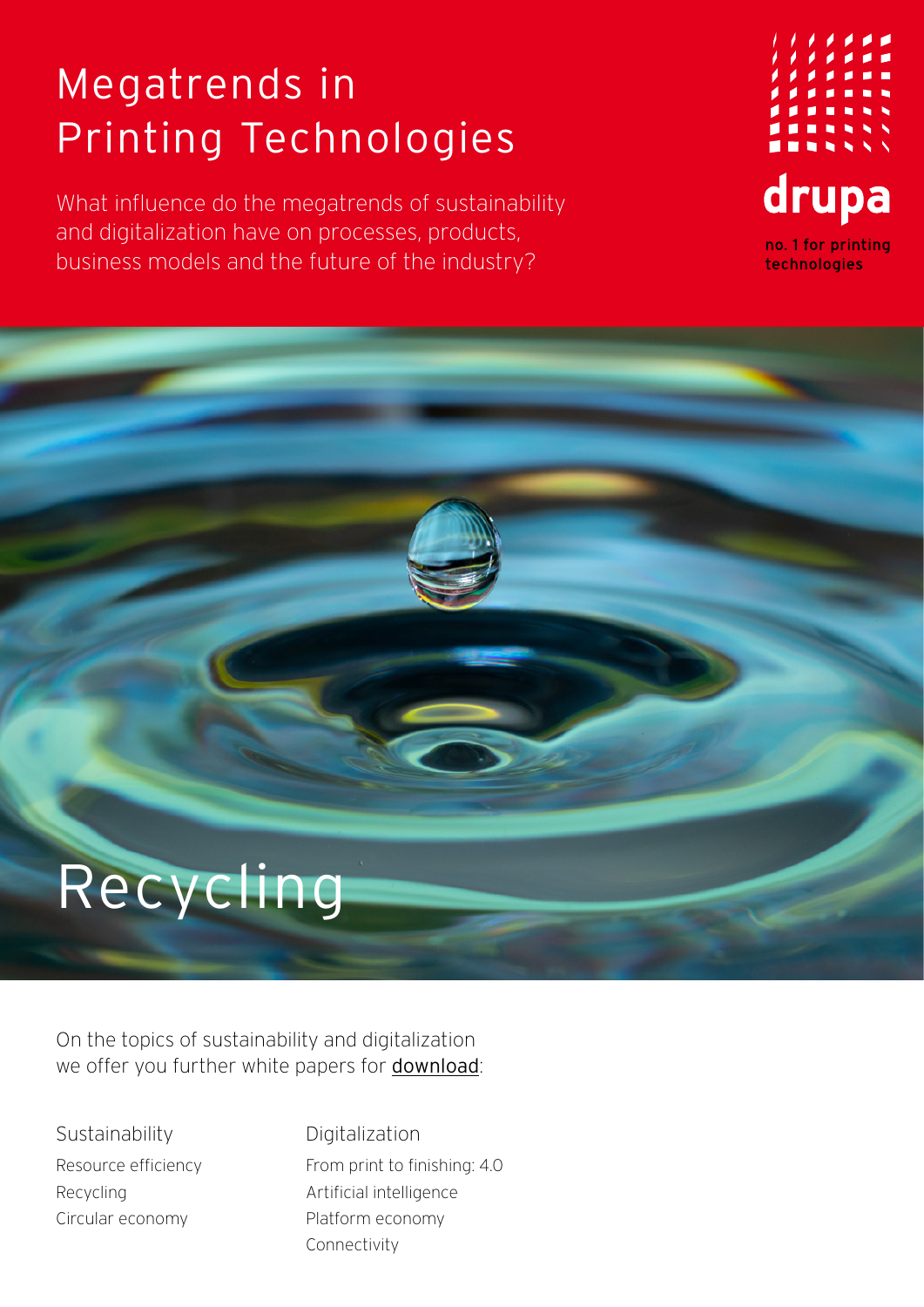## Recycling

For the step from resource consumption to resource utilization to succeed, overarching systemic approaches are required. Waste must be consistently collected, then sorted by type and finally returned to the respective material cycles. With the Digital Product Passport initiative, which documents all of the ingredients, spare parts, and production-related emissions of each product, the EU is attempting to create the conditions for the longest possible useful life and consistent recycling.

In some areas, this already works and the more valuable a material is, the better. In Germany, for example, 90 percent of all aluminum packaging and 98 percent of all aluminum beverage cans are recycled. This not only reduces the direct environmental impact of carelessly discarded waste and the environmentally harmful mining of bauxite, but also cuts CO2 emissions by 95 percent\* compared with the extraction of new aluminum.

According to the Federal Environment Agency, the recycling rates for glass and paper as well as cardboard are also well above 80 percent. For paper and cardboard, the rate was most recently 87.7 percent. On average, the paper fibers used in Europe are recycled 3.6 times\*\* before they no longer meet the quality criteria required for paper production. The industry is not satisfied with this. To further increase the recycling rate, suppliers of paper systems, Print & Packaging technologies, recycling solutions and research institutes are focusing on cooperation. To keep materials in the loop, important information about these materials and production processes must first make the rounds. In interest groups, such as the paper deinking association INGEDE, the CEPI initiative 4evergreen, the folding carton association FFI, the RECYCLASS platform or even in the VDMA\*\*\*, the players in the value chain exchange this information, share their findings and jointly promote the design guidelines for recyclable products and packaging as well as networked, digitally controlled process chains for their manufacture.

This cooperation and communication process is now leading to solutions at all levels: Optimized control and regulation concepts enable increasing recycling shares in paper production. Metallization effects and other finishes

are applied in such fine layers that they do not hinder recycling. Recycling concepts are also maturing for carrier films that remain after such effects have been applied. Research groups are experimenting with fine bio-based coatings to increase the barrier properties of paper packaging to liquid media – and without impacting recycling. And these are just a few examples of the cross-industry megatrend.

Stakeholders from all areas of the process chain are working together to drive the switch to recyclable materials. The aim is to optimize them from cradle to grave (cradleto-grave). This starts with minimizing the environmental footprint of material production: modern pulp mills, as biorefineries use 100 percent of the raw materials they use, generate 2.5 times more green energy than they consume and use water in closed-loop systems. Approaches for decentralized investments that produce paper and green electricity from straw are under development. At the same time, packaging manufacturers and printers are putting their existing material base to the test. Wherever food legislation, barrier requirements, and the necessary process speeds, quality aspects, and cost structures permit, they are replacing hard-to-recycle material sandwiches with fully recyclable monomaterial plastics and metal, glass, or paper packaging with increasing recycled content. Because this is accompanied by significantly more heterogeneous material properties, the suppliers of Print & Packaging technologies and of finishing solutions are in demand. They design their machines for these materials, which are usually much more difficult to process and create the necessary flexibility to attractively design, print, and finish changing materials. At the same time, all players along the newly established process chains have their sights firmly set on subsequent recycling. After all, the goal is clear: the path to the circular economy leads via ever better closed material cycles.